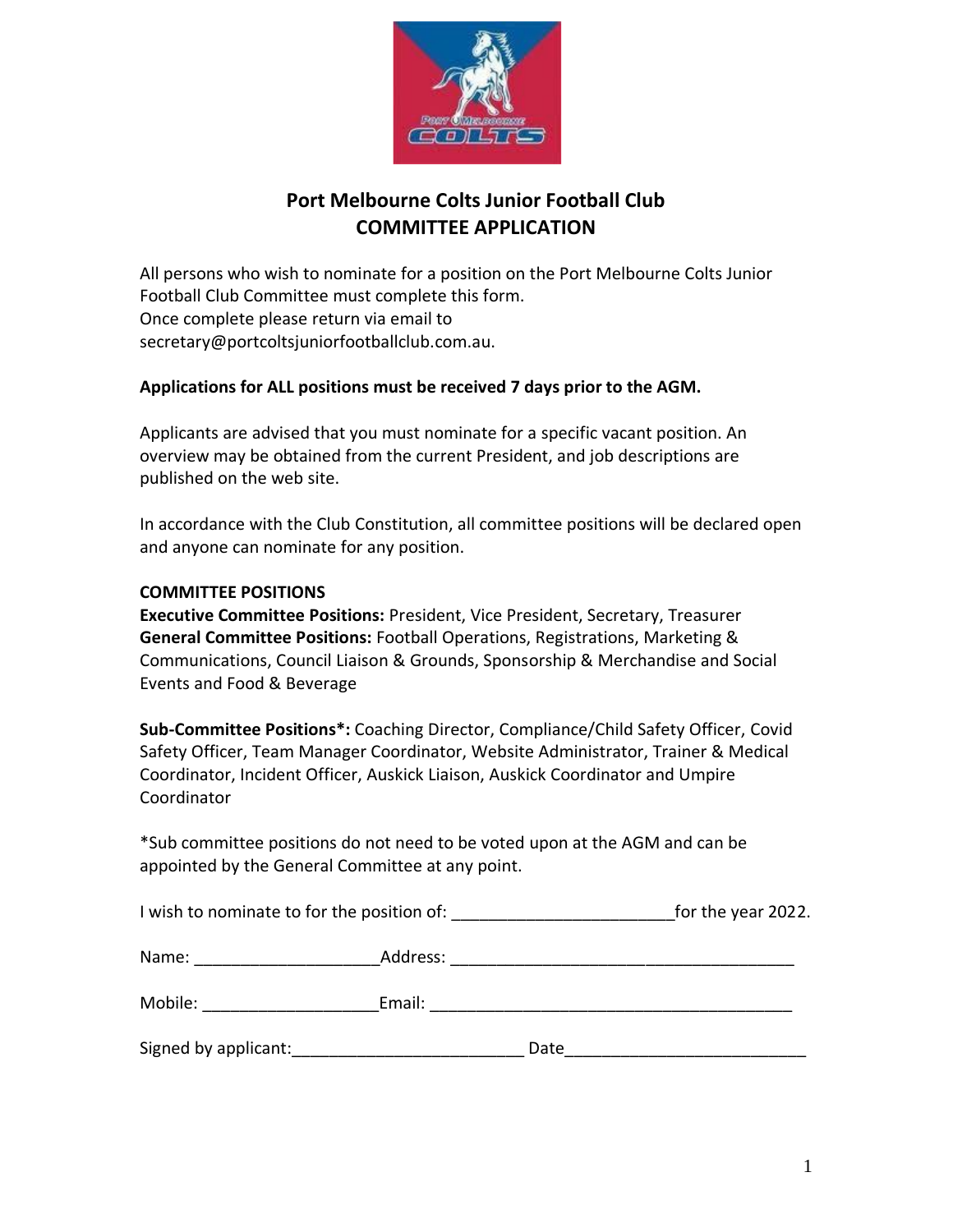

# **Port Melbourne Colts Junior Football Club COMMITTEE APPLICATION**

### **GENERAL COMMITTEE INFORMATION**

Having an effective football club structure is important to become a successful club. The Port Melbourne Colts Junior Football Club Committee is a team responsible for managing your club on behalf of its members.

## **The committee should:**

- Conduct the club's long-term planning
- Develop policies and procedures
- Manage external relationships, e.g. with local council, JL Murphy Pavilion User group
- Follow up on member recommendations
- Conduct appraisals on the club's performance and key personnel (e.g. coaches)

Management committee members must understand they do not have individual authority: a committee is a collective, and individuals must represent the view of the collective

### **COMMITTEE STRUCTURE**

The Port Melbourne Colts Junior Football Club Committee structure includes the formalised tasks and roles of each member.

The members of the committee are elected at the annual general meeting (AGM). Nominations should be called for and made in writing well in advance of the AGM.

### **What makes an effective committee member?**

A committee should operate as a team and work towards common goals by drawing on the skills and talents of each other. It is important to recognise these skills and talents but also establish the types of skills that may be required, so in future you can identify potential committee members.

The key elements you should pay attention to when recruiting committee members are:

- A commitment to your club
- Sufficient time to devote to your club
- An understanding of the role of the committee
- A skillset match
- Enthusiastic and interested in the club
- Good communication skills
- Leadership and listening skills
- Honesty